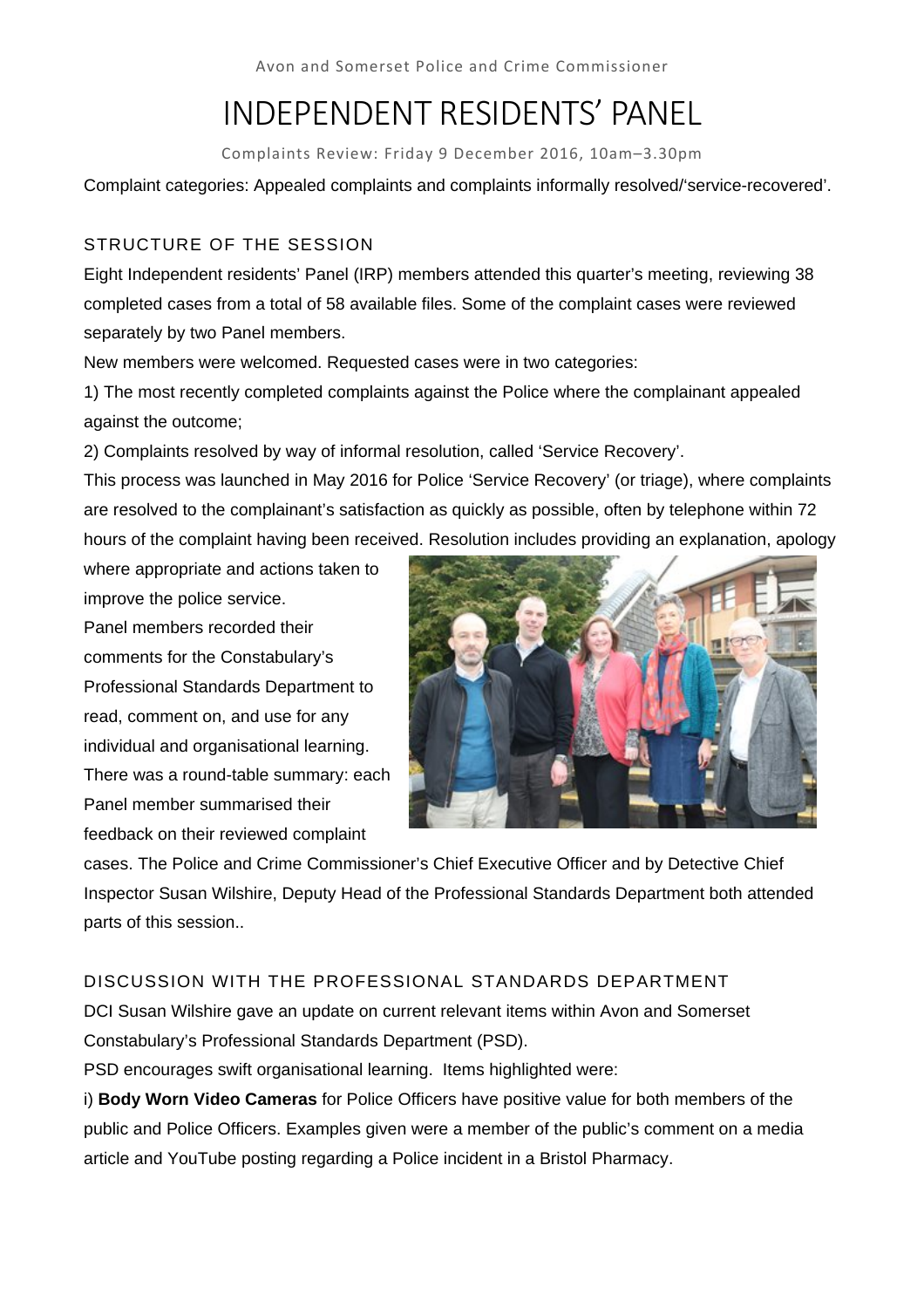ii) PSD wants to be more ambitious in the use of the **Service Recovery** process (swift informal resolution of expressions of dissatisfaction). This aims to do the best for members of the public. iii) The Constabulary recognises that **Upheld appeals** are the infrequent occasions where the organisation did not get everything right. It always seeks to take the invaluable learning away from these instances to ensure the mistakes are not repeated. However, one improvement highlighted is that PSD are much swifter in appeal completion times. The appeal review by PSD can be within days and it is no longer an 8 plus week timescale previously experienced by complainants. The Independent Police Complaints Commission (IPCC) is also swifter in reaching an appeal decision, which is often now within weeks rather than months.

Complaint handling has a major impact on the Public's trust and confidence in the Police: the aim is to be complainant-focussed, provide a Police explanation and apology where appropriate and to restore the complainant's perception of the quality of policing and professional conduct of Police Officers and Staff. PSD continues to work on changing the mind-set of Police Officers from viewing complaints as form-filling to swift resolution through contact with the complainant to resolve the issue without any unnecessary bureaucracy. PSD is encouraging Police Officers on local areas to informally resolve complaints this way.

Panel members record 'Not Known' when the case file does not give sufficient detail to allow a categorical yes or no answer.

The IRP Vice Chair also gave an update on the Taser Use Scrutiny Panel's work.

The next Panel session themes will be two of the IPCC complaint categories:

1. Police Officer incivility (the second highest category for Avon and Somerset Police and the third Panel review)

2. Complaints within the category 'sexual assault'.

# FEEDBACK REPORT

This feedback report contains Panel members' comments and views, both positive and negative, along with the responses from the Professional Standards Department. Panel members' completed feedback forms are also forwarded to PSD to review.

# POSITIVE COMMENTS

Panel members highlighted the quick resolution of the complaint cases informally resolved by the 'Service Recovery' method. Some are completed on the same day as the complaint is received into the PSD. The quality of the PSD staff members' work, including the letter-writing and explanation of the 'service recovery' complaint-handling method was commented upon as excellent and a great improvement compared to reviewed cases during the last (September 2016) Panel session. It is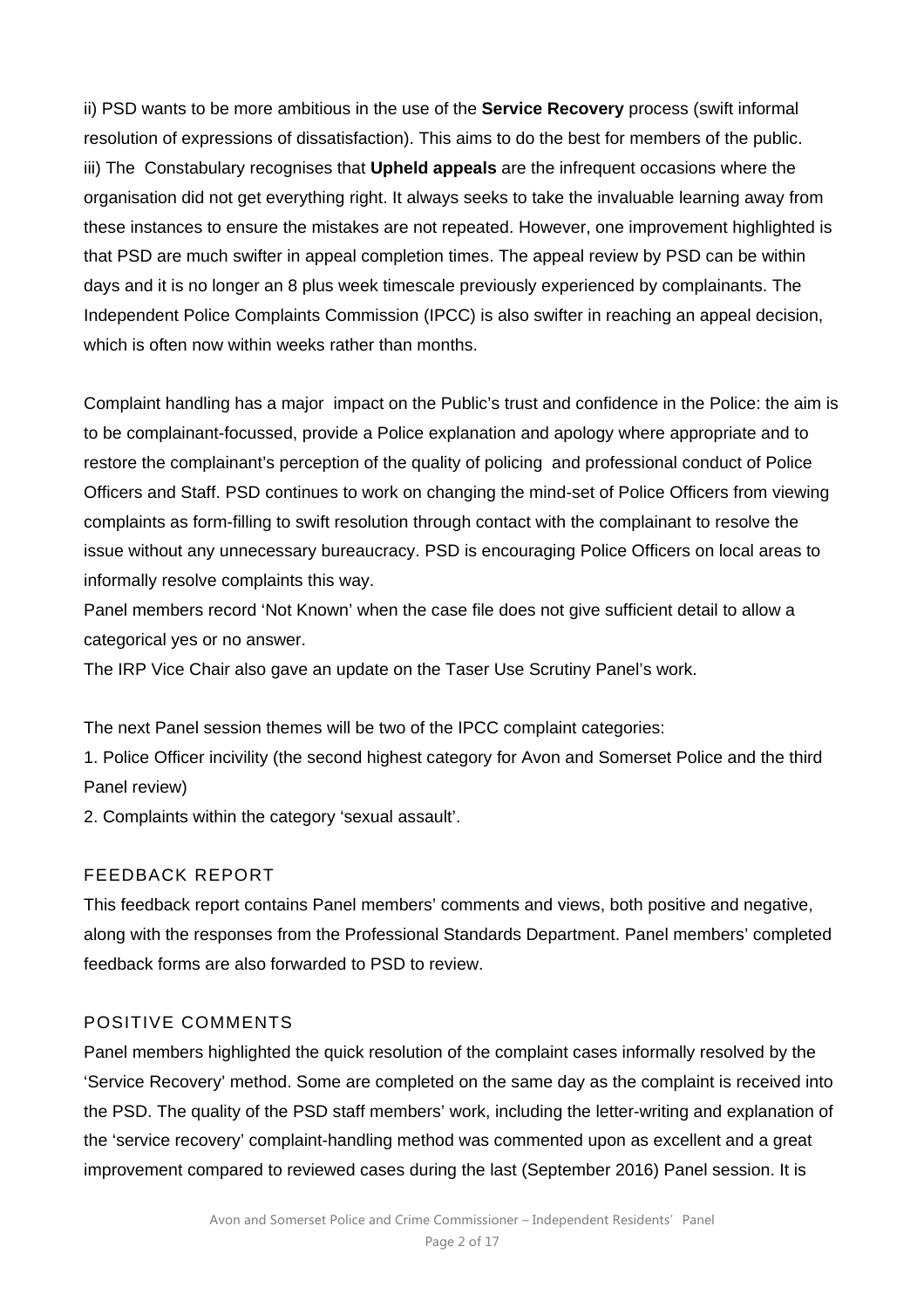evident that PSD has positively reviewed the letter-content. The PSD staff member have visible authority to direct a Police Officer to take certain action as required in order to resolve the complaint informally. The resolution was often achieved by a timely telephone call with the complainant. This is complainant-focussed as well as being efficient and effective for Avon and Somerset Police, cutting complaint-handling time and subsequent costs.

Some complaint cases demonstrated the value of the PSD template letters, following earlier Panel review of these letters. However there were examples found when Complaints Investigation Officers wrote their own letters, resulting in poor quality grammar and content.

A Panel member highlighted a good apology in the first sentence of the reply, which was personalised and specific to the complaint allegation.

Panel members still found typographic errors in some Constabulary replies to complainants, which should have been spell-checked. One example was the use of 'compliant' instead of 'complaint'. An appealed case was an example where the complaint allegation seemed to have been missed: the investigation focussed more on rejecting the compensation claim. This caused the complaint to escalate rather than being resolved.

Salutations in letters were found to be incorrect, for example Dear <surname> or Mr used as the title instead of Dr.

Panel members requested a graph of all complaint types (by category per quarter, to assess whether informally resolved complaints ('Service Recovered') have reduced the total number of formally recorded complaints (in IPCC statistics) or whether there is a proportion from the 'Miscellaneous' ('IX') category.

The panel posed the question: could complaints have a double code, such as 'SQ and SX' to identify which complaint would never have been recorded as a formal complaint, and which have been triaged and prevented entering the full complaints handling system route'?

#### *PSD response:*

The early intervention of service recovery process is customer focused, timely and efficient in achieving a complaint resolution. The aim and purpose of the method is to resolve to the complaint to the satisfaction of the complainant as quickly as possible, providing an explanation of is particularly the actions taken to improve the police service in future and apology where appropriate. We are pleased the panel have highlighted the excellent customer focused technique and significant improvement of our service recovery letter content. Thank you for the balanced feedback.

We assess the suitability of all complaints received for service recovery in line with statutory guidance. We would not consider this process as appropriate in all cases due to the nature and seriousness of some allegations . The IX prefix is used for miscellaneous matters and would not necessarily fit the complaint definition: e.g. these cases can be a combination of Death and Serious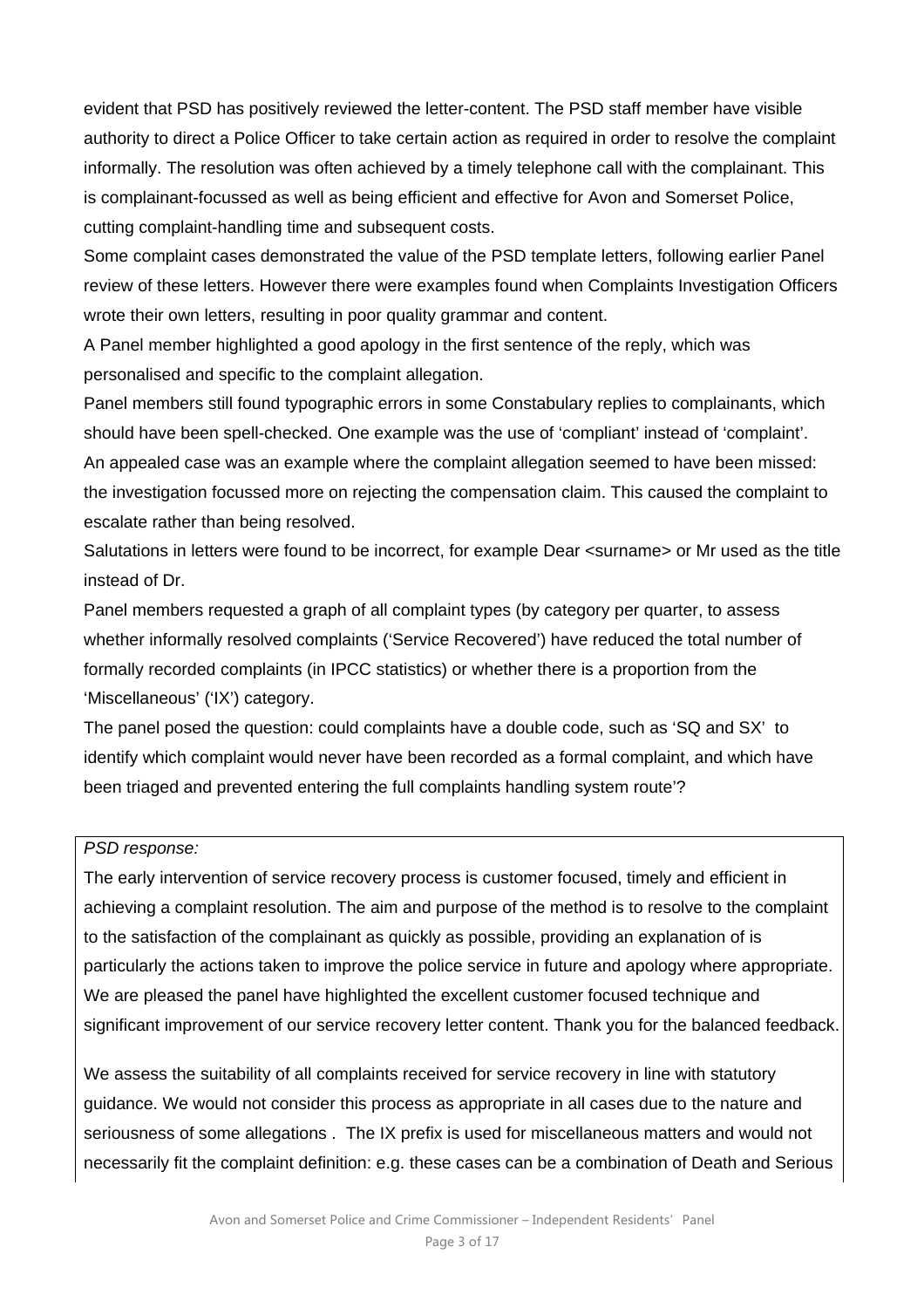Injury cases (DSI) where no complaint or claims for compensation is received. The Service Recovery process takes complaints out of the formal statutory process under the Police Reform Act (2002). This is despite whether it would have previously been recorded as an IX or not.

If the panel are interested in these particular statistics then we can provide this data at the next session. We appreciate the panel's comments in relation to creating another prefix for service recovery cases. However Centurion, our stand-alone database does not have a separate case type available for this purpose.

Much work has been undertaken in the last 12 months to improve the complaint appeals process. This has seen a significant reduction in the handling times, which adds to reassuring the public that if they remain dissatisfied with the outcome of their complaint then every effort will be made for the papers to reviewed by an independent person as soon as possible. Whilst this relates directly to complaints that have been locally resolved for which the Constabulary is the appeal body, appeals data from the IPCC show a similar trend. PSD recognises that complaints should be handled proportionately and that on infrequent occasions, the expectations of the complainant are disproportionate to the events being complained about. We recognise that, whilst the large majority of complainants will be satisfied with the outcome of their appeal, there will be some who will remain dissatisfied. Appeal letters sent out from the PSD seek to inform the member of the public on the reasons why their appeal has or has not been upheld, demonstrating a real investment in time to reconsider the complaint.

The PSD continue to be mindful that on occasions the standard of letters sent out by those investigating complaints to the complainant of the outcome are not of the standard expected and lack detail or an apology when one would have been appropriate. The PSD does proactively provide feedback to those individuals for their own professional learning. Likewise, where a good standard of letter has been drafted and sent, this too is fed back with the encouragement for the recipient to share this best practise with their colleagues.

Case reviews – positive comments:

Cases:

1: A good initial letter from the Service Recovery handler. See negative comments section.

3: A good letter from the Service Recovery handler. It was resolved quickly once the Police reacted to the legitimate complaint. See negative comments section.

5: The reports from the two Police Officers were excellent, comprehensive, clear and detailed. See negative comments section.

6: The letter from PSD rejecting the complaint was excellent: all the points were covered systematically in a clear manner. See negative comments section.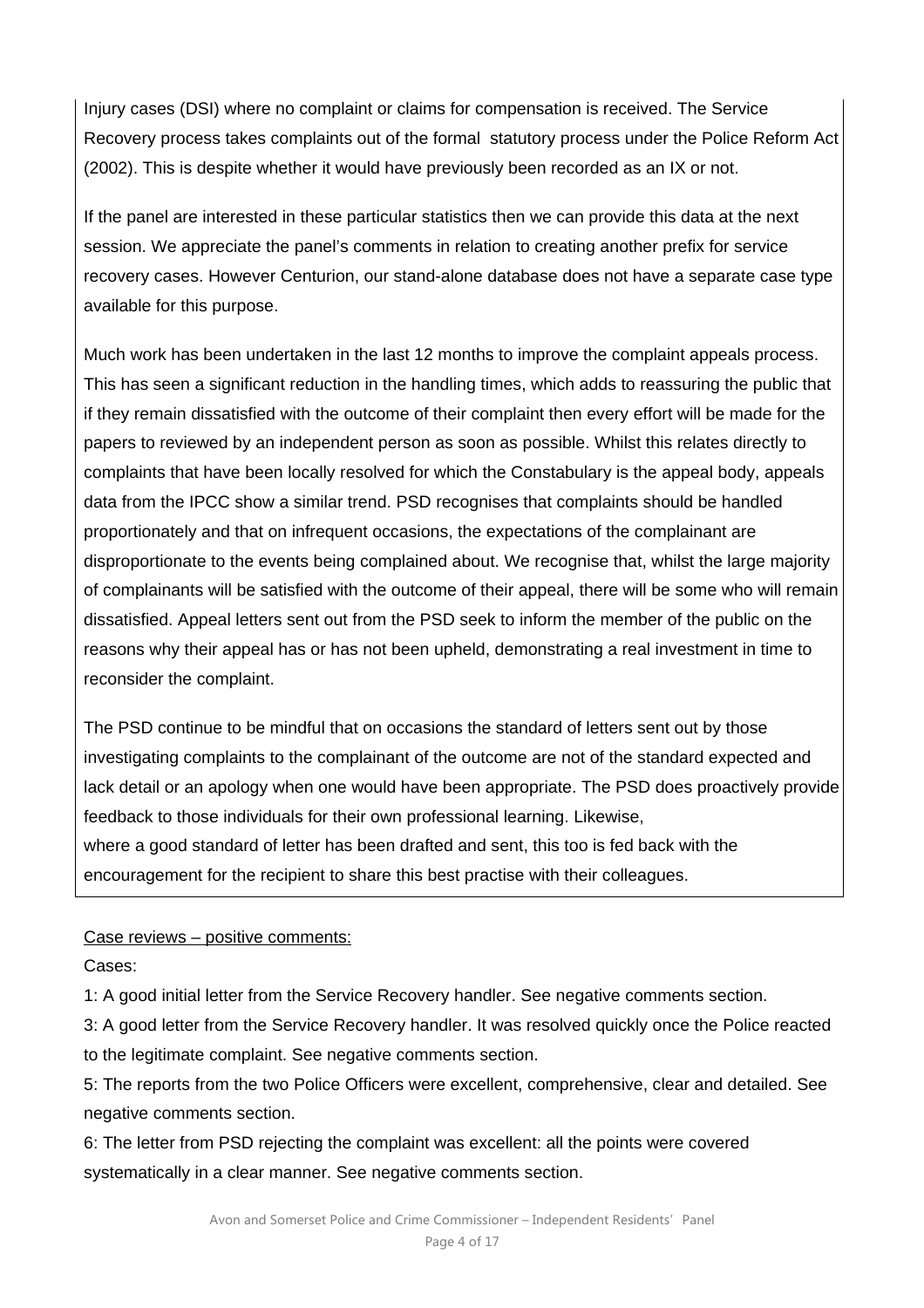7: An excellent use of informal resolution/service recovery, although the complaint was unlikely to have been recorded as a formal complaint, it was to receive a point of clarification. A very fast and satisfactory turnaround within 1 day. The paperwork is complete and comprehensive. No negative points.

10: An appeal against a local resolution outcome. The electronic case file is well set out in separate e-folders. The appeal decision was quick and the letter thoroughly addresses all parts of the complaint. See negative comments section.

11: Even though the member of the public who was complaining was a third party and not within the formal definition of a complainant, this person was sent a letter explaining what had happened and the actions taken by the Police Officers. See negative comments section.

12: There is a letter from the PSD Service Recovery complaint handler which contains a much improved and 'public friendly' explanation of what 'service recovery' is. The complainant acknowledged that he had been kept well informed throughout the progress of the complaint, accepted that the search failed to identify the Officer complained against and that all that *could* be done, *was* done. The complaint took 15 days – longer than the 72 hours aim – to resolve, but this was considered timely. See negative comments section.

13: A very timely resolution within 3 days (72 hours). See negative comments section.

22 & 25: This dissatisfaction with police service was dealt with quickly and an explanation given, albeit delayed by the relevant Police Officers being on night shift and then on leave. See negative comments section.

23: The tone of the emails within this informal resolution was conciliatory and there was a genuine apology with a clear indication of what action would follow. The Panel member was impressed by how this complaint was handled. See negative comments section.

24 & 26: An apology was given at the very start of the email reply in both complaint cases, including a summary of the dissatisfaction. An explanation of 'service recovery' was also provided at the start of the email. The Panel member felt that the investigator took an honest and factual course of action to handle these two (separate) complaints. See negative comments section.

28: A sensible approach to this informal resolution and the complaint handler took the actions which the complainant had requested. See negative comments section.

30: Good communication with the complainant as telephone calls and an email follow-up. This included an apology and explanation for taking longer than anticipated to resolve the matter (7 days rather than 3 days). This is a good example of the 'service recovery' triage system. See negative comments section.

31: The Full complaint Investigation Officer's report made this case easy to follow. The Trial verdict helped to confirm that the complaints had little basis and were about perception, not fact. See negative comments section.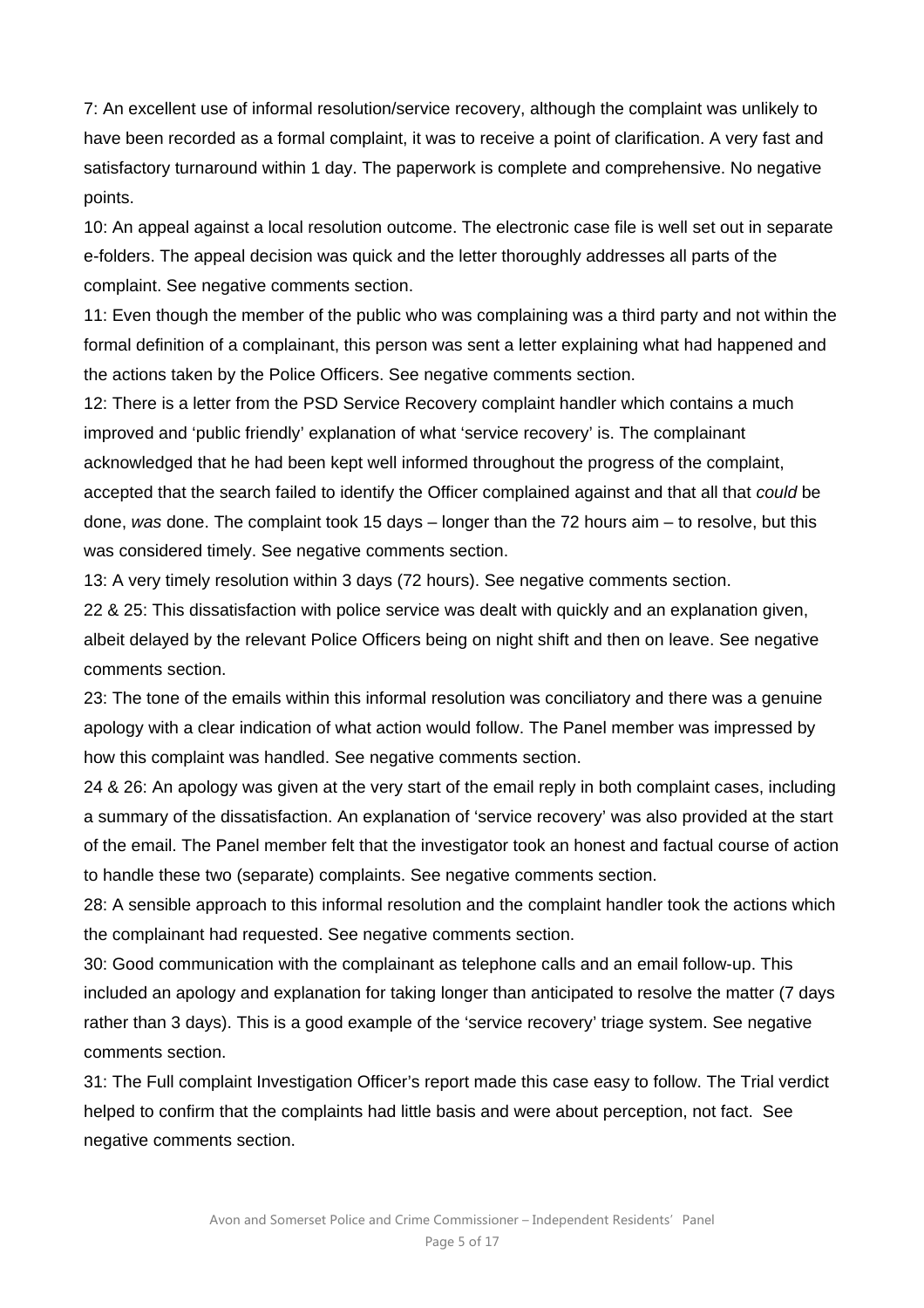33: A very full, if rather chaotic file containing considerable communication. The IPCC partly upheld the appeal. The I.O. failed to provide enough evidence to justify the conclusion that there was no discrimination by the Officers complained about. A case summary form would have been invaluable. See negative comments section.

34: The service recovery complaint handler tried to speak to the complainant and sent an email stating exactly what was happening. The final letter was good, with positive actions enclosed. The Service Recovery Assessor pressed for the Police to deal with this quickly and it was resolved within 4 days. See negative comments section.

**Question:** Was the business marked as 'Treat as urgent' (TAU) for any calls to the Police because it was assessed as such or because the business owner complained?

35: The correct procedure was followed so the IPCC was able to state that the disapplication was appropriate.

36: (reviewed as a 2016 case rather than the 2014 complaint case). This was dealt with well with a good final letter which was clear and included an apology.

#### *PSD response:*

As ever we welcome the panel's honest feedback, it is apparent that our standard and quality of letters, reports have significantly improved, we appreciate the recognition.

The aim of complaint handling is to make contact with the complainant within 72 hour timeframe to seek their agreement, confirm appropriate actions in order to successfully resolve the matter. Due to the individuality of each case and nature of the agreed course of action, the timescales will slightly vary on a case-by-case basis. What is important is that the complainant agrees with our proposed action and getting the right outcome for them. We always endeavour to resolve matters as quickly as possible, but due to working patterns, it can affect the length of time to achieve a specific action.

We note the comments about standards of investigation and we will ensure they are fed back to the officers who handled the complaints. We recognise the value in using other documents that are relevant in considering complaints, such as the court verdict which is referred to in one particular case. This helps ensure that decisions / outcome decisions of complaints are 'informed'. On occasions, a complaint can be complex, multi-faceted and require a great deal of information to be collated and considered. This can present a challenge in ensuring that nothing is missed or overlooked. Whilst one example referred to by the IRP is described as 'very full, chaotic and considerable' we would like to reassure the panel that every effort is made to ensure the process is methodical and considered in full, before any decisions regarding action or outcomes are taken.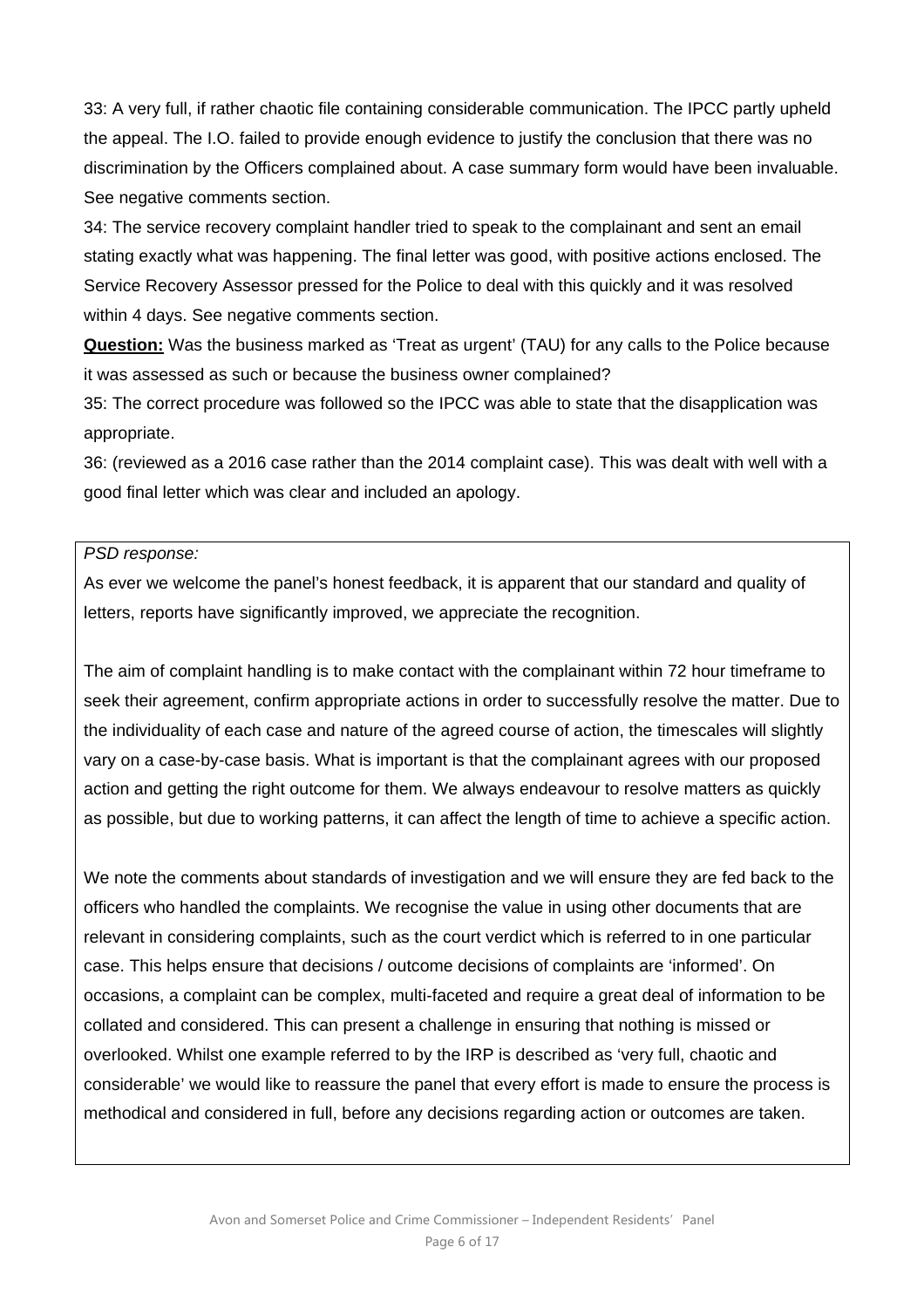# NEGATIVE COMMENTS & CONCERNS, QUESTIONS & SUGGESTED ORGANISATIONAL LEARNING POINTS

Panel members had concerns about the following issues and also made suggestions that may improve the quality of policing service, Police Officer conduct, or improve the complaint handling process.

# Service Recovery

In addition to the positive comments in the section above about the new informal resolution 'Service Recovery' process, one issue for all Panel members is that the only recorded evidence appears as the word of the Police. Therefore, the Panel Chair and members would like to recommend the introduction of a complainant satisfaction form, as a quality assurance check (a text, email, letter or audited telephone call) which would provide a completion or finalisation to the informal resolution and confirm that the complainant doesn't want to request a formal complaint investigation. One suggestion is to write and store telephone transcripts, as an audit. Where there is no record of a telephone conversation, either at the operational stage or during a complaint, the complaint cannot go any further. The Panel also requested a review of the standard opening and closing emails for Service Recovered cases, to ensure that the narrative is in plain English. This is important in the initial email because the complainant needs to be sufficiently informed to give meaningful consent to using the 'service recovery' procedure rather than making a formal complaint.

#### Organisational learning

A Panel member raised a point that may require Constabulary action for organisational learning: In response to the issue of a person selling their car and despite informing the DVLA, a Notice of Intended Prosecution (NIP) for speeding was sent to the *previous* owner of the vehicle. The procedure for a member of the public to resolve this situation could be included on the Police website, within the speeding webpage Frequently Asked Questions (FAQs). Panel members disliked the phrase 'Service Recovery' used within correspondence to complainants in the informal resolution method and recommend removal of this phrase or limit it to internal use for the triage-type, informal resolution process.

Panel members again requested the use of plain English in all communication. Examples of jargon used includes: "Telematics equipment told us this" and "…then Airwave told us this." At the end of a very well written letter, the final narrative reads: "This will now be filed with Professional Standards." The panel consider this 'Police-speech', internal language that could quickly altered by the author or via scrutiny/peer-review or a 'sense-check'. A few Investigating Officers had really poor grammar and this makes a bad impression for Avon and Somerset Police and particularly the PSD.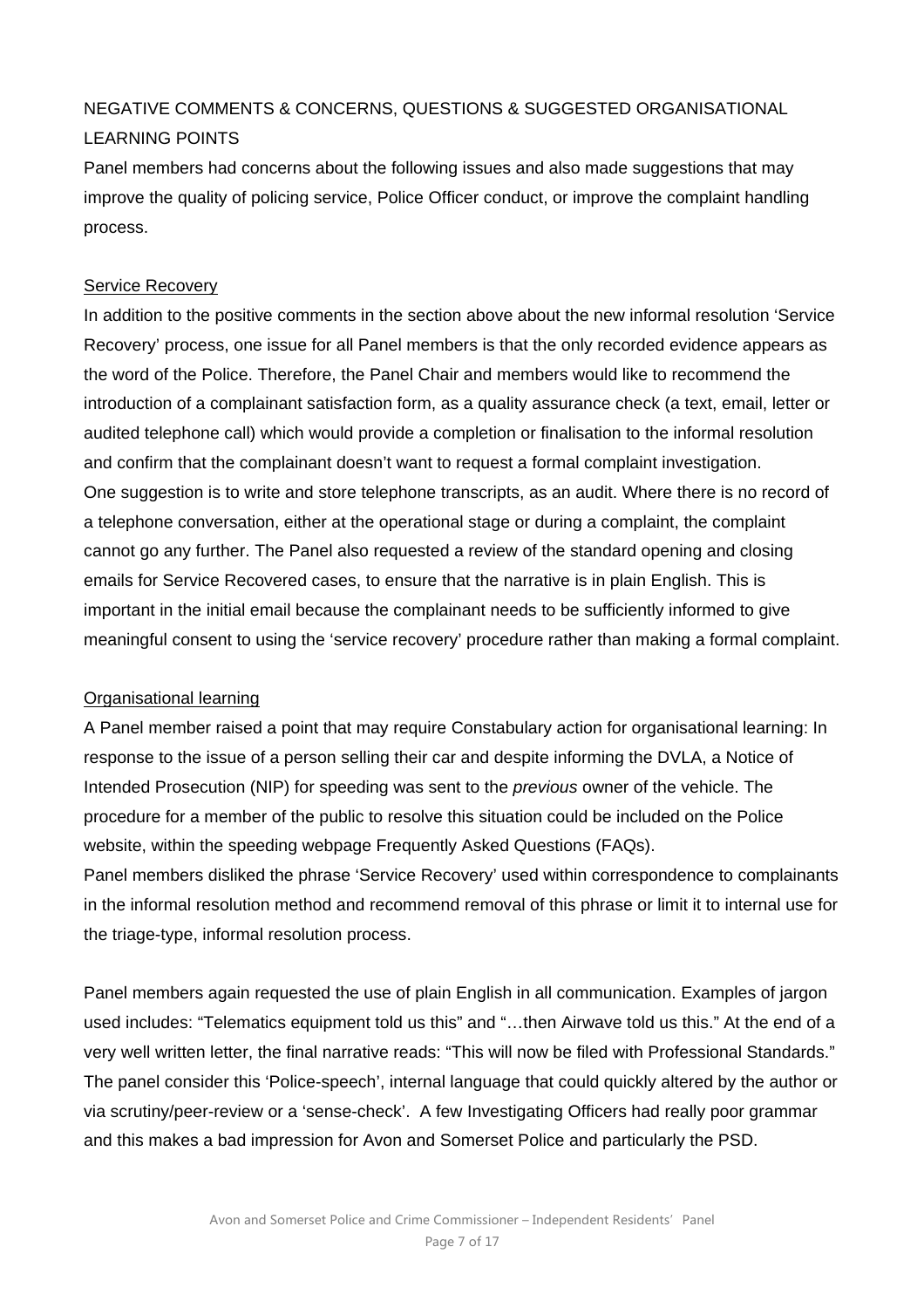Is there a general problem that a specific Police Team is not acting upon complaints placed in the Team tray?

If there is a theme of the IPCC upholding dis-applications, should the PSD consider investigating the complaint proportionately rather than taking no action and dis-applying the complaints process, despite the out-of-time or abuse of complaints process assessment?

#### *PSD response:*

The aim of the service recovery process is to resolve complaints effectively and effivciently. When we introduced the role we took the decision to conclude all cases by way of a final letter / email, to outline the action taken and to resolve the expression of dissatisfaction. We recognise that in some cases, members of the public may not be satisfied with the outcome and for that, reason we have introduced a form of wording on the bottom of the final letter / email, asking the complainant to contact us should they remained dissatisfied with the outcome. This reads as follows: 'I would like to reiterate that your concerns have been recorded as a Service Recovery complaint and not a formal complaint (as defined under the Police Reform Act). In view of the above, this matter will now be filed within Professional Standards. If you are dissatisfied with the outcome of this process then please let me know.'

We agree with the panels thoughts about the importance and effectiveness of obtaining complainant feedback for quality assurance purposes. In order to achieve complete impartiality we would invite the Police and Crime Commissioners Office (PCC), in their capacity as oversight panel to consider being the mechanism for such quality control processes. Furthermore, we feel that if the PCC's office undertook this role it would demonstrate to the complainant a real desire to get things right, check/ test the outcome independently, and further improve the service provided.

We recognise the challenges presented to the panel when reviewing service recovery files, as the majority of the communication is over the telephone. We do not consider it beneficial or time effective for the Service recovery officer to write up telephone transcripts, as an audit. However, we do agree with the principle and appreciate benefits of a clear auditable transcript. Therefore, we will explore options to establish alternative methods of recording telephone calls.

The Professional Standards Department will raise the organisational learning identified in relation to police terminology e.g. NIPS and DVLA with the appropriate department.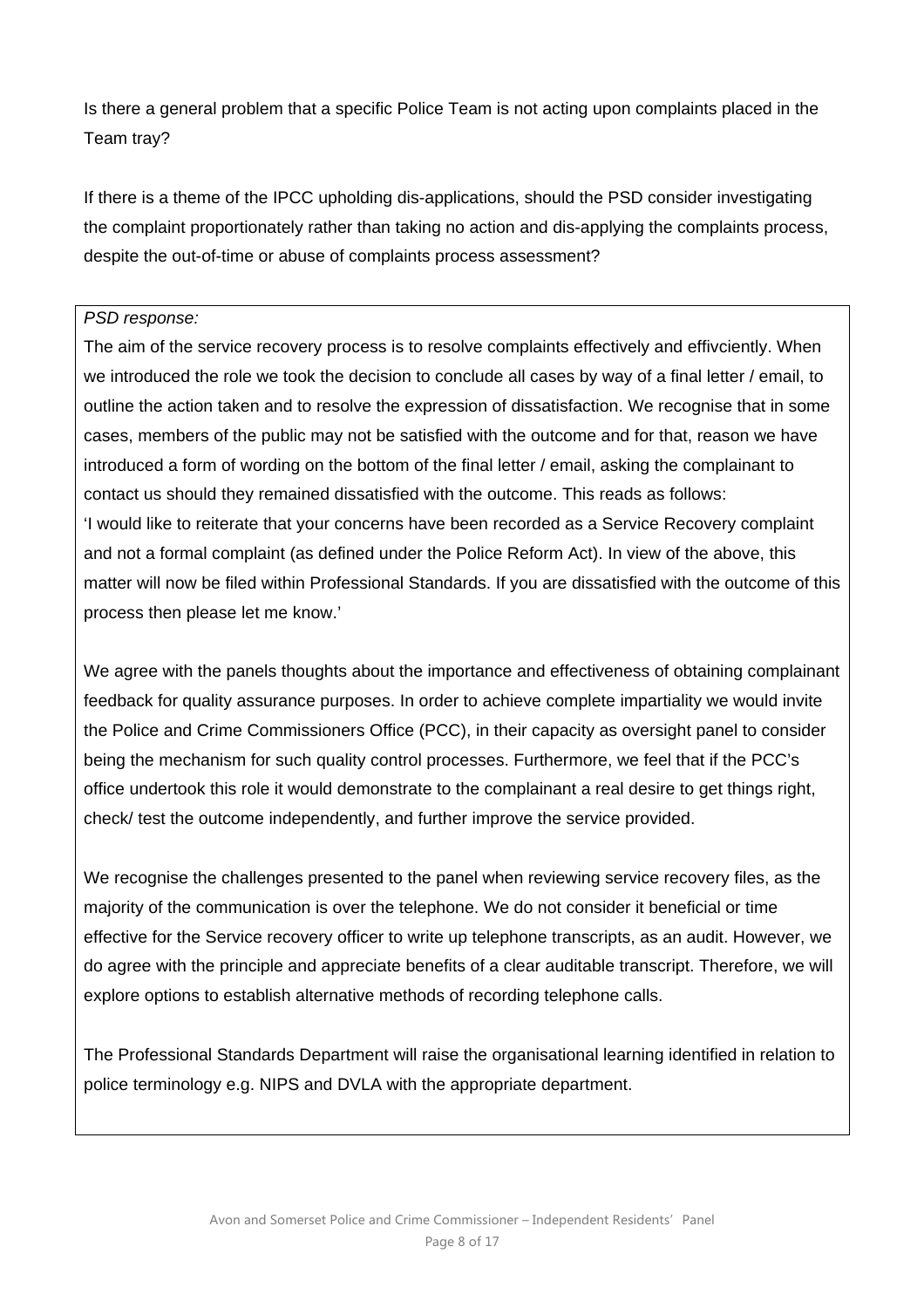In all of our communication, we endeavour to provide an explanation in relation to any police specific actions, carried out as part of our enquiries. For example, when using the terminology for telematics, we will include the following explanation;

'Telematics equipment- this search uses equipment fitted in the majority of our Force vehicles to identify any vehicles in a certain location at a certain time'.

Improvements have been seen in the standard and context of letters sent out to members of the public following a complaint being made. We continue to work hard to educate staff across the organisation who handle complaints, making them aware that the use of police jargon is inappropriate when communicating with the public, as it is likely the public does not understand the phraseology or understand what we are saying. This can add to continued frustration on the part of the member of the public, which of course we want to avoid at all costs.

## Case reviews – negative comments and concerns, including operational points:

1: A complaint that was 'Service Recovered' with positive comments in the section above. However, as an organisational learning point, the Panel member suggested that there should be a protocol for recurring situations, such as when a Notice of Intended Prosecution (NIP) is received by the previous vehicle-owner, after a vehicle is sold and the DVLA correctly informed.

2: There is no direct evidence in this 'service recovery' file that the complainant was satisfied, only the word of the Police due to the telephone communication.

3: The complaint was not initially acted upon despite a promise that this would happen. There is some evidence that the failure of this particular Police Unit to respond has happened before. Items were placed in the team tray but no-one in the team picked them up. This appears to be a serious issue but there is little evidence in the complaint file that this is being tackled by managers.

5: The final letter to the complainant showed little empathy and did not provide a very convincing set of reasons why the complaint was not upheld. There were no details on file of the telephone conversations with the complainant.

6: There is no record in the file whether or not the complainant's evidence was passed to the Court Defence Team.

8: As an operational point, the original crime file could have made it clearer as to why finger prints and CCTV footage or any other evidence were not requested. There was no contact with the complainant between the original complaint (and the final email sent. The Panel member is concerned that there is subsequent correspondence after the final letter which indicates that the complaint is not fully closed.

10: The initial letter was timely. However the complainant made contact about 3 weeks later as nothing had happened. Another 10 days passed before there was a meeting with the complainant.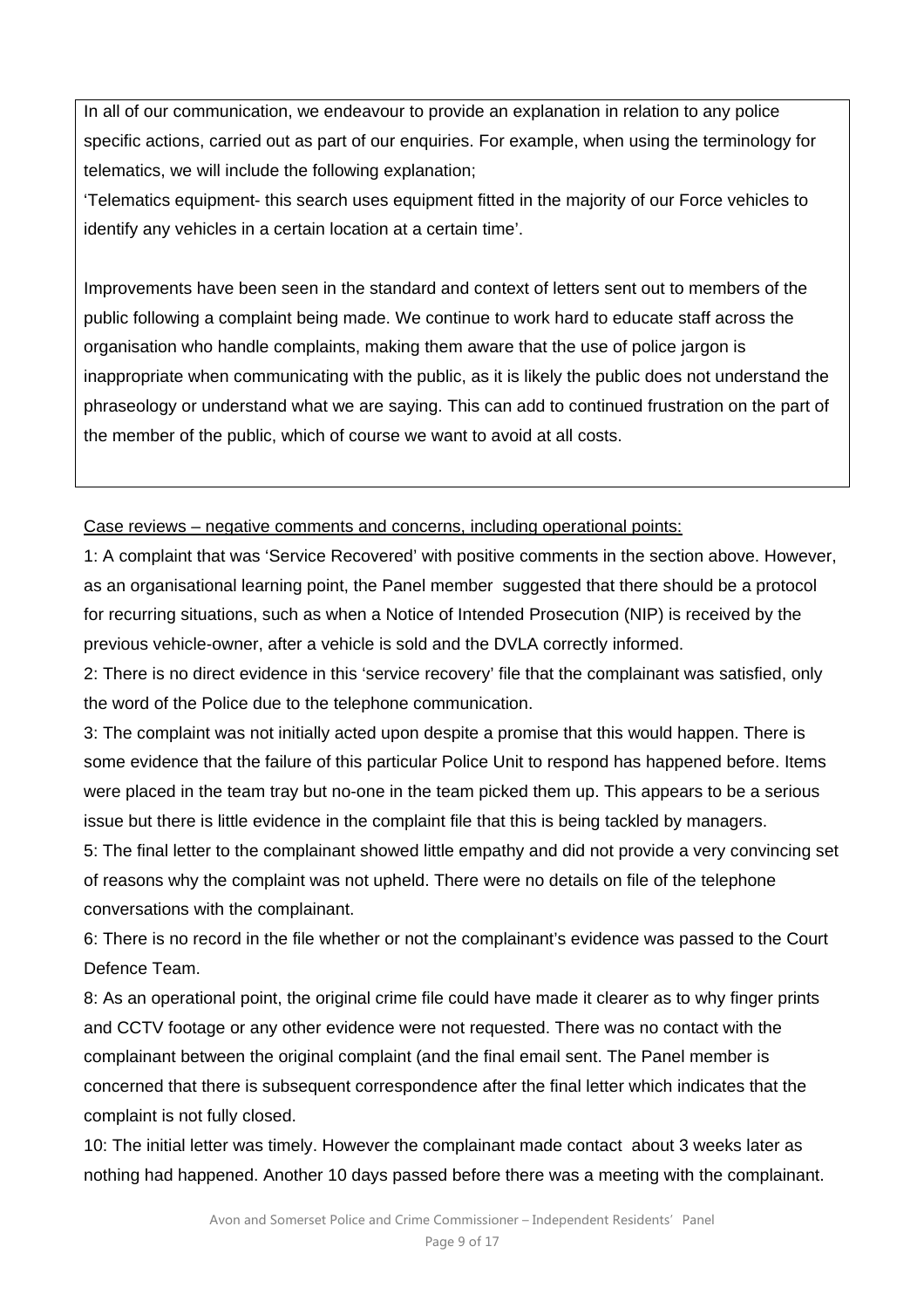Correspondence with the complainant should be every 4 weeks. There was also a typographic error in the letter, which would have been better proof-read for quality assurance. The letter said 'compliant' instead of 'complaint'.

11 & 16 (service recovery): The letter from the PSD attempted to explain the procedural difficulties but used jargon and grammar that is stilted and unwieldy. This is likely to annoy or frustrate the complainant.

The PSD letter's salutation read: "Dear <Surname>", omitting the title and there was some narrative that was considered clunky 'copy and paste'.

12: In this case ('service recovered') no evidence could be gathered about the reason for a Police Officer speeding and using blue lights/a siren, despite there being 2 systems which are meant to track these events. One system was broken.

13: The first and final letter has not been read through before mailing as two sentences were repeated in adjacent paragraphs. As an Officer/operational learning point – and explanation is required - the case file states that the Officer driver did not 'swipe in' before responding to an urgent request.

14 & 15: The files are very difficult to review. There is a lot of information duplication and it is hard to track the course of the complaint. This set of files are not organised for any sort of audit.

Page 3 of the witness statement is missing. Also, due regard should be given to eliminate unlawful discrimination. Reference is made to the complainant being 'powerfully built 5'10" and taller than the Police Officer (5'8").

Resources-accepting, is it possible to delete repetitious documents once the case has been finalised?

17: 'Service recovery' narrative is not in plain English.

The Police Officer complained against contacted the complainant. Is this normal practice? The voicemail message asked that the Officer was contacted but there is nothing in the case file so this case appears un-finished.

18: This is more like a resident's feedback to the Police rather than a complaint. However, it was dealt with quickly, to the satisfaction of the person who contacted the Police.

19: It was not easy to find the outcome in the decision letter.

20: Operationally, better liaison with the Welsh Constabulary to answer the complaints might have prevented the appeal and re-investigation. The appeal rejection letter was unnecessarily curt, especially as the complainant had not explicitly asked for compensation at that stage. The complainant's irritation is understood by the Panel member. It prompted further complaints because it reads as if the complainant is trying to obtain compensation, whereas the complainant's only request at that point was for the restoration of the data on the computer. The Panel member's view was the case overall should have been handled more sensitively.

21 & 27: This complaint investigation outcome was appealed to the IPCC.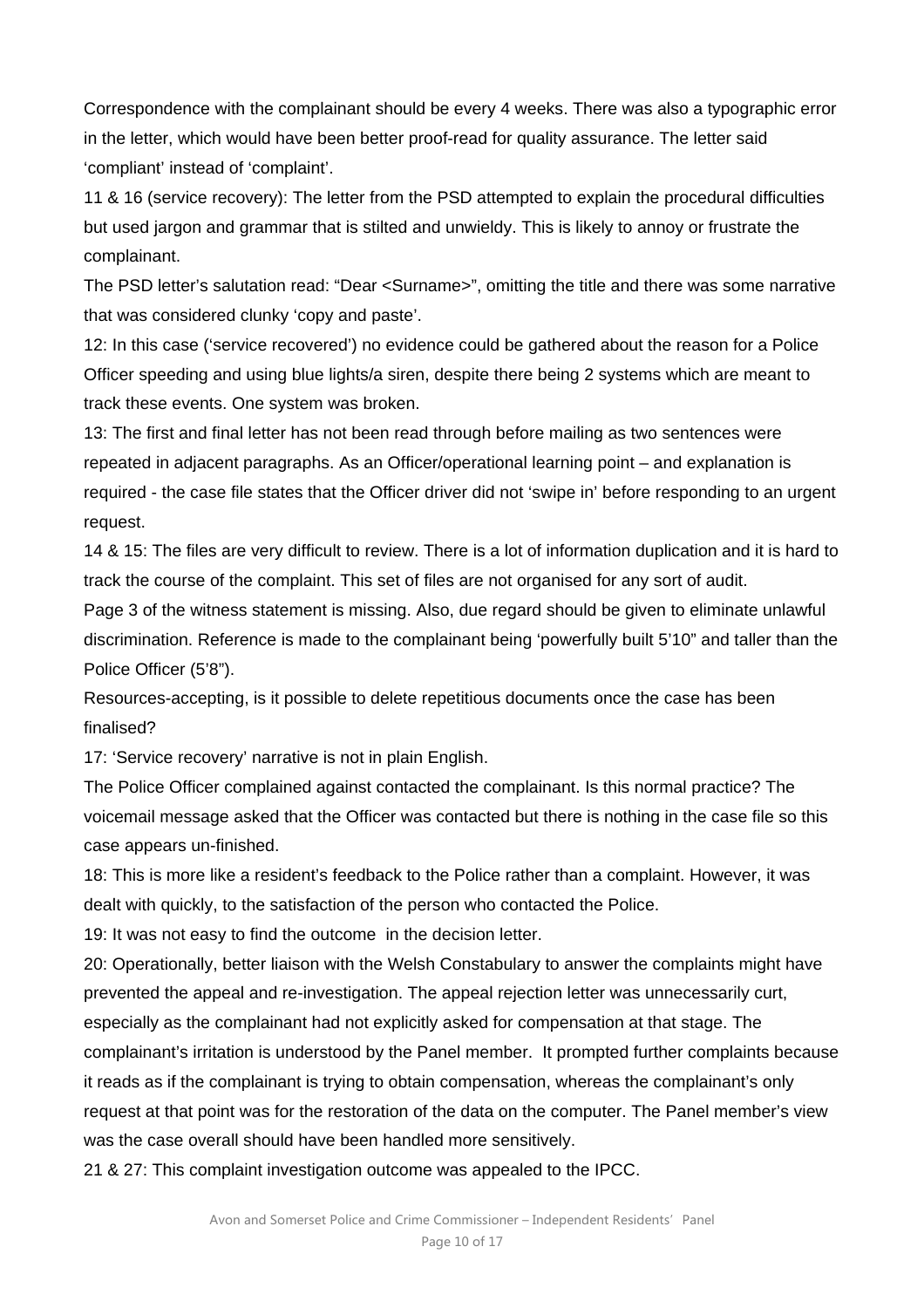There appears to be a reluctance to accede to the complainant's request to transfer the handling of his complaint to another police station. This seemed to be a point of principle for the investigators that they did not want to transfer just because a 'difficult' complainant was asking them to. The Panel member acknowledges that the Officers do not want to set a precedent but it was not helpful in this case and caused delay and bad feeling with the complainant. It is noted that the PSD simply advised to transfer the complaint and that seemed the pragmatic thing to do in the circumstances. The Panel member also notes the finding from the local investigation that:

"With regard to your complaint that Sergeant G… asked questions during the journey to custody, she agrees that there was some discussion, but denies she asked questions that constituted an interview. This aspect relies entirely on your word against theirs and as there is no way of establishing the exact wording of any conversation, this is not upheld."

The Panel member questioned if it is usual for conversations to take place with a suspect between arrest and interview, but if questions were asked then that would be contrary to PACE. The Panel member does not think it is sufficient to conclude that because it is one person's word against another then that aspect of the complaint is not upheld. In the Panel member's view the Complaints Investigating Officer should have made a judgment on the balance of probabilities as to whether he accepted the Officer or the complainant's view and give his reasons.

Formal complaint terminology was used and not explained to the complainant (a lay person), such as 'uphold the appeal' and 'disapplication process'.

Abbreviations such as IO should initially be printed in full with the abbreviation in brackets. Complaint allegation 5 was admitted but no apology was given to the complainant for the failing. *'this failure does not amount to a misconduct offence, but is 'Unsatisfactory Performance' which will be dealt with by a process known as Management Action'.* 

When the Constabulary admit a failing then there should be an apology in the final letter.

**Operational question:** Why was there no CCTV evidence of the complainants' time in custody? The complaint was received 15 days after the incident.

22 & 25: The last paragraph of the finalising email would be meaningless to a member of the public and as stated in the general points above, is an example where plain English should be used:

"I would like to reiterate (as per our initial telephone conversation) that your concerns have been recorded as a Service Recovery complaint and not a formal complaint (as defined under the Police Reform Act). In view of the above, this matter will now be filed within Professional Standards."

No apology was given for the Police Officer failing to give an explanation to the complainant as to *why the road was closed and the reasons why the complainant was not allowed to drive through the road closure area.*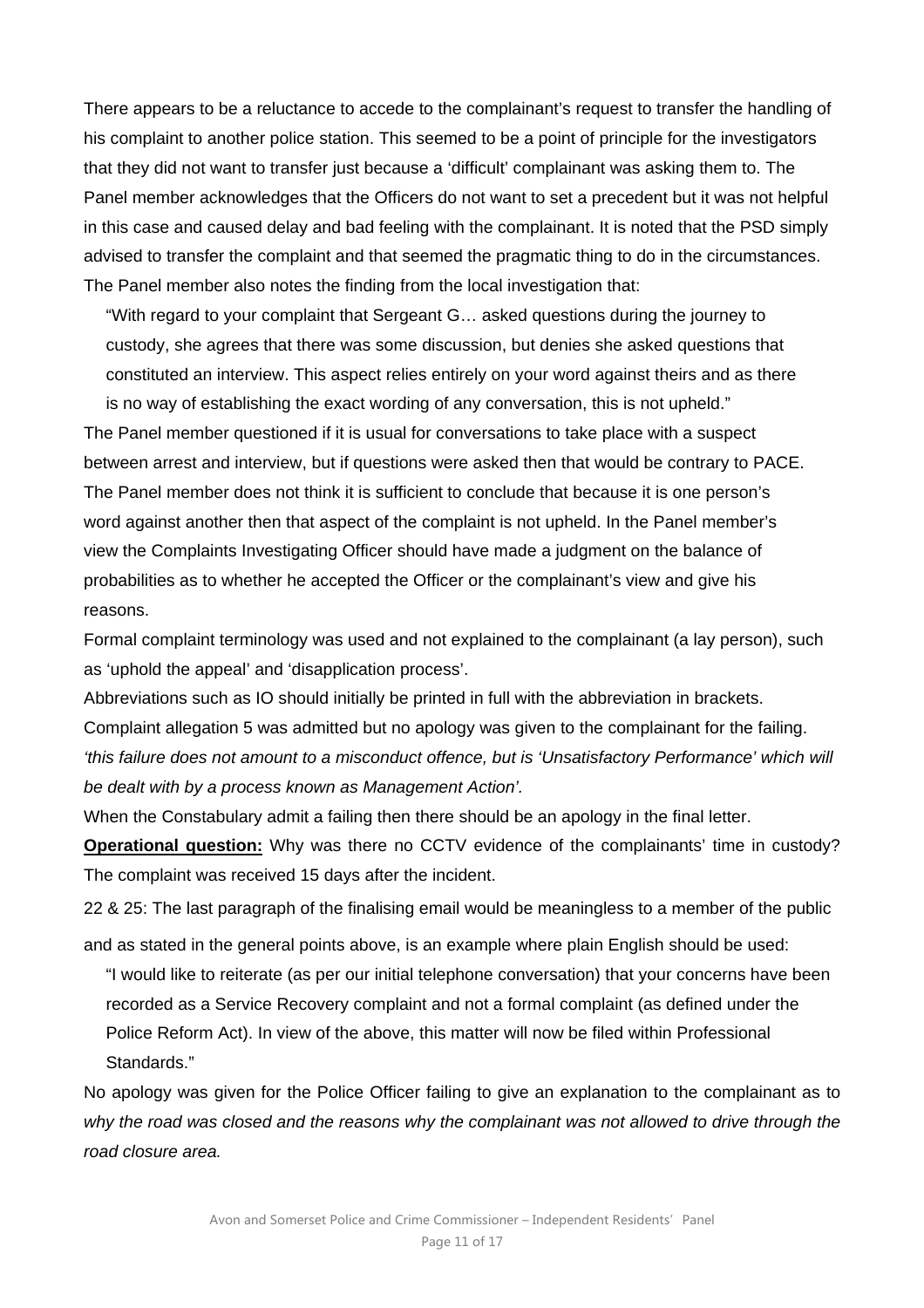Operational comment: It is accepted that the Police Officer may have been busy managing the situation regarding an injured person being treated after a Road Traffic Collision (RTC). However, two Panel members commented that the complaint might have been avoided if the Police Officer on the scene had initially explained why the complainant could not use the road (i.e. *Unfortunately due to limited Officers at the scene, the complainant couldn't be escorted through the closed road area as an "exceptional' vehicle*).

23: The initial email struck the right conciliatory tone but was let down by use of technical language such as 'service recovery' and 'Police Reform Act' which will be meaningless to a member of the public and prevents them from making an informed choice about whether to use the service recovery procedure, or make a formal complaint. The standard/template opening and closing emails should be reviewed and put in plain English. The Panel member thought that the complainant needs to be sufficiently informed to give meaningful consent to using the 'service recovery' procedure from the beginning of the process.

24 & 26: An explanation is required for 'telematics equipment' in these two complaint cases and plain English is required instead of the phrase '*filed within Professional Standards' as* this means nothing to the lay person. Also the typographic errors in the (internal) PSD Case Assessment form could be avoided if spell checker were turned on for the form.

28: It took 10 days to resolve this complaint and demonstrates that internal systems can disrupt good intentions for quick informal resolution.

31: A more informal finalisation letter to the Complainant would have been better.

33: In response to the Panel feedback form question "*Is the complaint handling and outcome fair and free from any form of discrimination or bias*?" the Panel member stated 'No' and raised the query:

The IPCC upheld this part of the complaint as a challenge to the process which Avon and Somerset Police demonstrated. Although the appeal found that the complaints were correctly adjudged, the IO failed to provide enough evidence to justify her conclusion that the officers complained about were not acting in a discriminating manner

34: The phrase 'service recovery' is used throughout this complaint process without an explanation of this term.

37: This was a complaint example of what not to do, where there was a loss of trust and confidence in the Police by the member of the public. The complaint was made in November 2013 regarding a Road Traffic Collision incident. In February 2014 an email stated that the complaint wasn't upheld. However, this complaint had not been formally recorded and no advice was given about the complainant's right to appeal. There was no action until May 2015, when the complainant chased through the IPCC. A letter was sent, apologising for the delay. There was no action again until 2016 (again after prompting from the complainant and IPCC). The IPCC directed that there should be a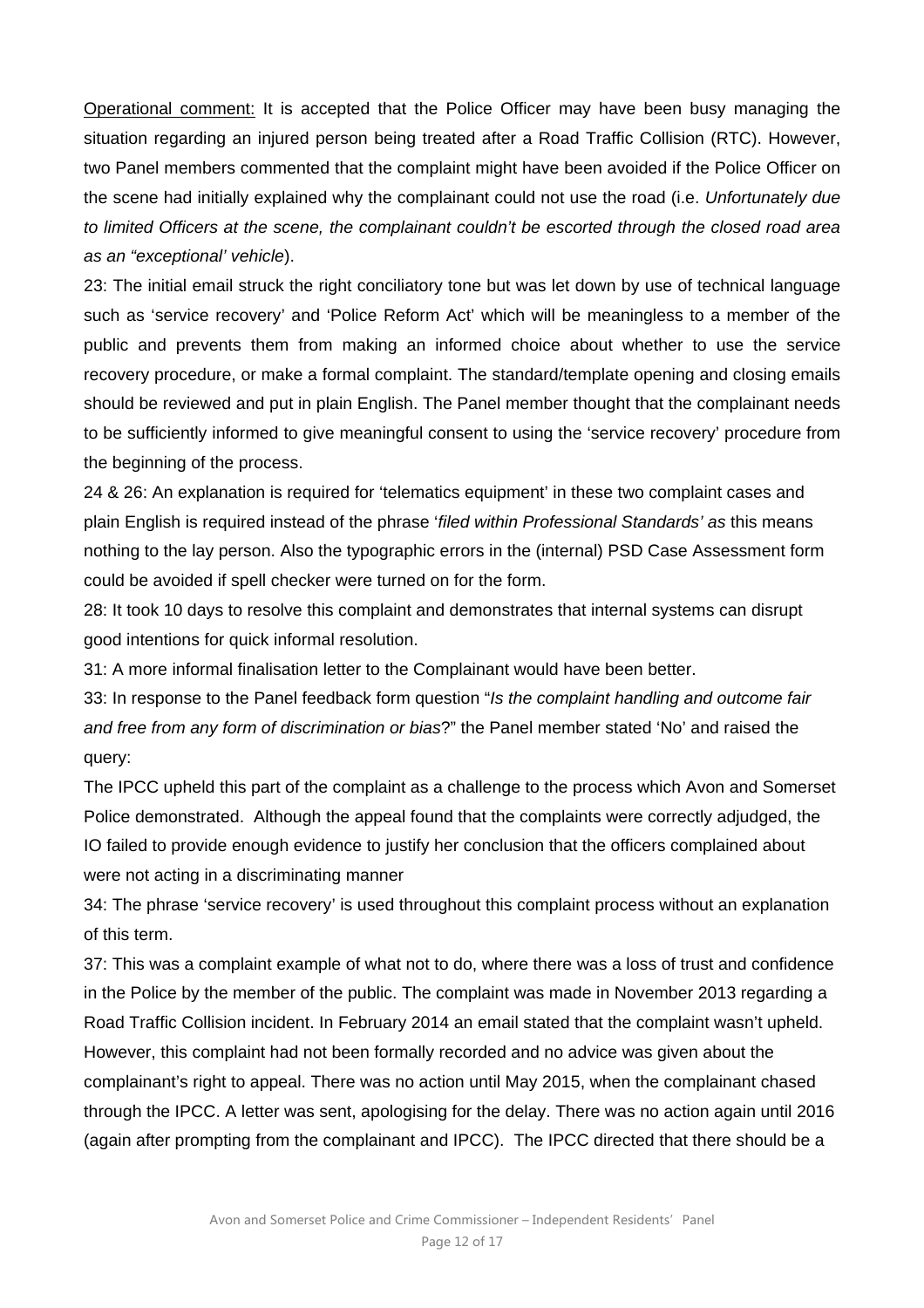full complaint investigation, including witness statements and this was completed in August 2016. The complainant appealed the outcome which was not upheld by the IPCC.

#### *PSD response:*

The Professional Standards Department acknowledge the feedback in relation to the use of plain English and the use of service recovery phrase without an explanation of the term - we will consider alterative wording in our letters. Please note our comment in the above section, where an explanation is included where technical phrases are used.

Throughout the service recovery process, we reiterate to the complainant that they can pursue a formal complaint at any stage in the process. This is communicated clearly at the point of initial contact and in written form at the conclusion of our involvement if they are still not satisfied with the actions or outcome.

The panel's feedback has been reflected upon and learning disseminated accordingly. The Professional Standards Department continue work closely with local areas and departments to improve the quality of complaint handling, we will reinforce the requirement of maintaining communication and accurate log of enquires throughout the course of the investigation to all investigating officers. The final letter should include a clear explanation of the circumstances, whilst linking to evidence gathered during the investigation, to demonstrate how the outcome has been attained. Final letters should contain an apology, where we identify failings in the services provided. There remains willingness and indeed a tendency by officers and staff to use jargon and abbreviations, this is, to a degree a cultural issues that is challenged. Professional Standards Department will continue to communicate these messages, through our internal communication methods and liaison meetings with local areas.

On review of case 10, the complaint was recorded on  $9<sup>th</sup>$  August 2016 and the investigating officer swiftly made contact on 10<sup>th</sup> August 2016 to introduce themselves and advise what course of action they were planning to undertake. The complainant acknowledged receipt of the email, however shortly after this the investigating officer commenced a period of annual leave and the next contact was not made until their return at the beginning of September. At this point, a meeting was scheduled to discuss the complaint. Although there is a minor lapse between communications due to their absence, communication was still made within the 28 day timeframe.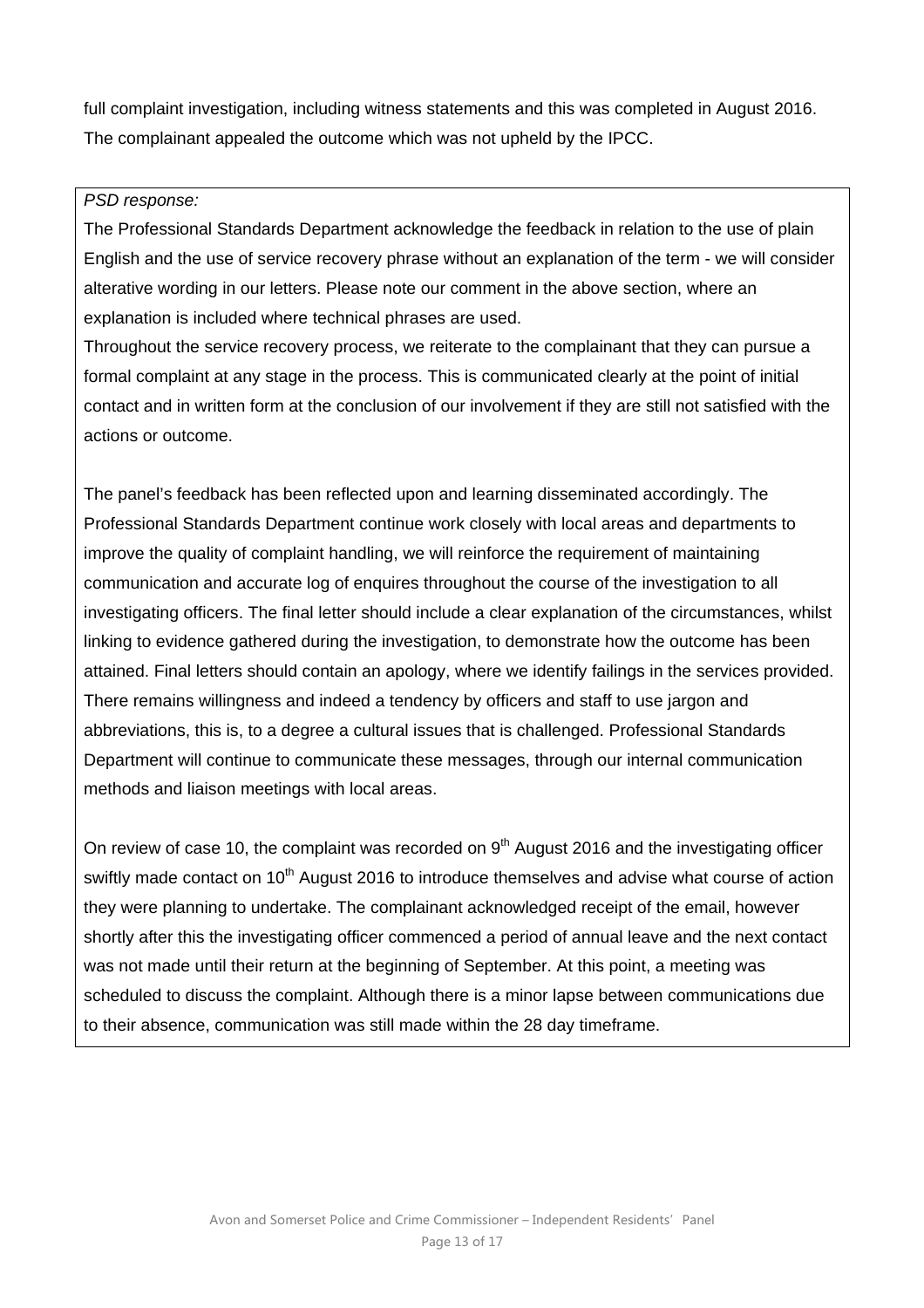# REQUESTS FOR COMPLAINT FILE REVIEWS

The following two complaint cases are requested to be reviewed:

Case 38: (after another case appealed a Local Resolution).

The first complaint by this complainant was in 2015 and the second in 2016 regarding a Data Protection Act subject access request. PSD's formal assessment of the second complaint was that it was repetitive and that it should have been part of the first complaint. The assessment was that it was an abuse of the complaints handling process and it was a repetitive complaint. There were no representations provided by the complainant against the disapplication.

The Panel member disagrees that this complaint should be dis-applied. The first complaint related to the Police investigation. The second complaint related to a mis-statement in the papers. The second complaint could have been mentioned in the first complaint. However it is separate and still in time.

Are there any additional complaints from this complainant?

There was a support letter from a third party on 15 November 2016. However, a PSD reply cannot be seen in the file.

# PSD Response

The initial complaint was fully investigated, the outcome of which was there was no case to answer in respect of the officers involved. The complainant appealed the outcome of the investigation, which was not upheld. Subsequently, the complainant came back with additional information, therefore, we considered on these grounds to undertake a second appeal process (which is not legally required as there is only one right of appeal after which a case is filed). The IO decided at this stage that, given the additional information / complexities, a nominated investigator would review the entire case. The complainant was made aware of this, the case reinvestigated and the outcome again was 'no case to answer' for misconduct on the part of the officers involved. PSD agree with this outcome

The complainant having received the outcome of his first complaint along with a copy of an extremely comprehensive investigation report has sought to influence a further investigation into essentially the same matters by referring to the final Investigating report (complaint 1) and other documents that did not form part of his original complaint.

Under the circumstances, the dis-application is deemed an appropriate one. The issue was with aspects of the investigation report supplied to the complainant at the conclusion of the first complaint and documents received during a separate public access request. They all relate back to the same incident complained about under the <previous> reference number.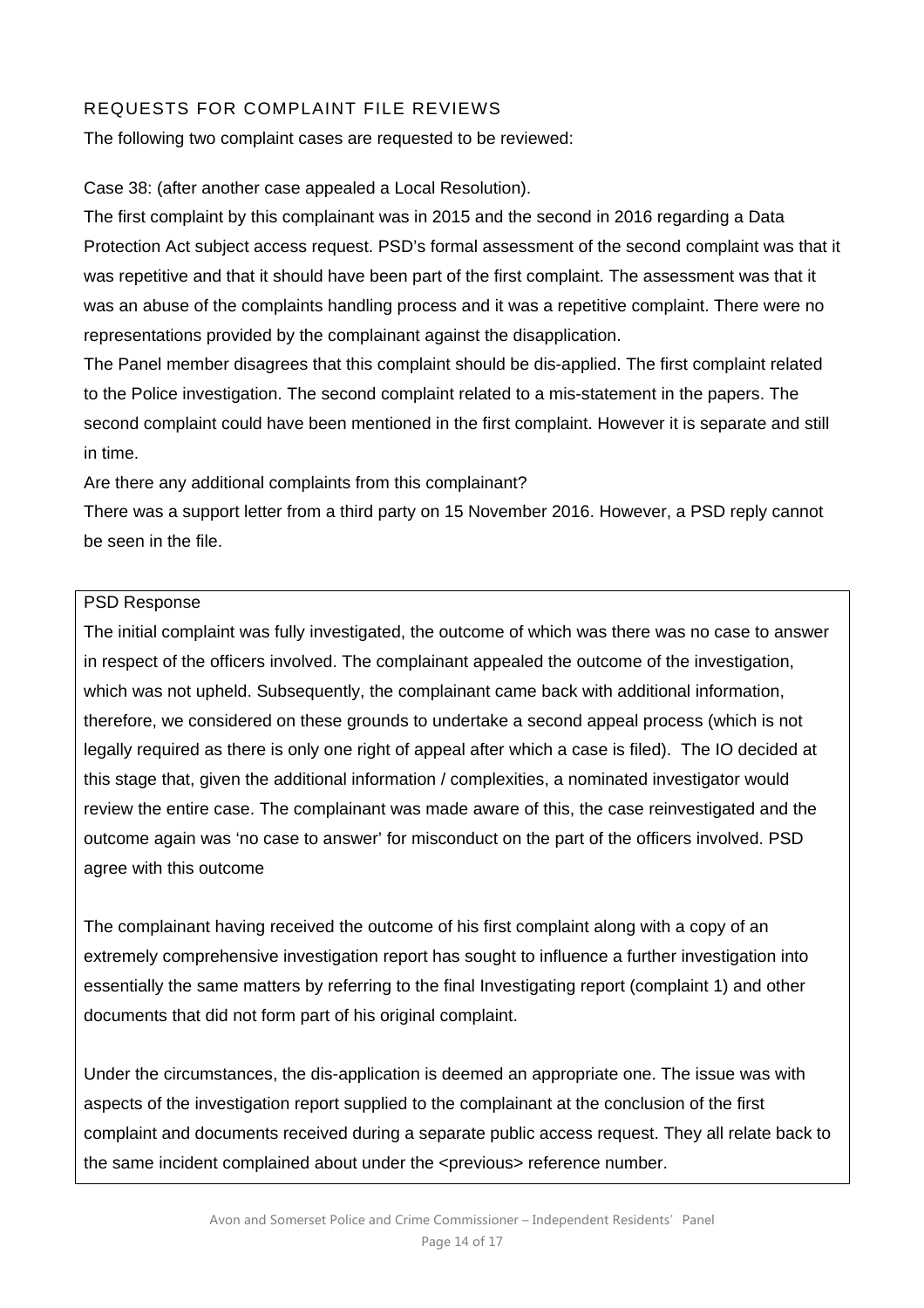We have received a further complaint (Nov 2016), which essentially is a repeat of complaint 2 again, which has also been disapplied.

The Force appeals officer spoke with this complainants support worker following a letter being sent to him. The 'disapplication process' was explained in full and this was communicated back to the complainant by the support worker. Although the Force appeals officer was happy to have the conversation with the complainant, he declined.

We have reviewed all three complaints and can confirm that the correct processes have been followed. The organisation has, throughout the course of this complainants investigation,, written to the complainants more than thirty two times.

Case 32: Appealed dis-application (no further action taken).

This complaint was dis-applied: it was out of time (over 12 months since the incident of complaint) and that the additional evidence was disclosed 5 months earlier. There were also no records of the alleged serious injury. The Investigating Officer took time to investigate if and when any serious injury had occurred. There is a very good email from the Investigating Officer to the complainant (19 August 2016), using plain English and helpful language. However, the Panel member considers that the complainant submitted good reasons for the time delay, he was distressed after the incident and had acted on solicitor's advice. The Panel member therefore considers that the complaint should not have been dis-applied, and should have been investigated. The Complaint Investigating Officer has made a decision (see fact finding report 23 September 2016) suggesting that the reasons lack credibility and there is inconsistency.

# PSD Response

This complaint was initially made in August 2016 about an event in December 2014. This made it immediately suitable for a disapplication BUT given that the alleged serious injury would, on the face of it, demand an IPCC referral an initial fact finding investigation was commenced. Without the serious injury matter it is likely this case would be disapplied at that point.

It was obvious following this fact finding exercise that the complainant gave numerous accounts to different people about how he received the injury, including a professional in A & E, in no way linked to the police, that he had tripped and fallen into a door frame.

A decision was made that, given these accounts, a referral was not necessary, therefore the disapplication was then re-visited.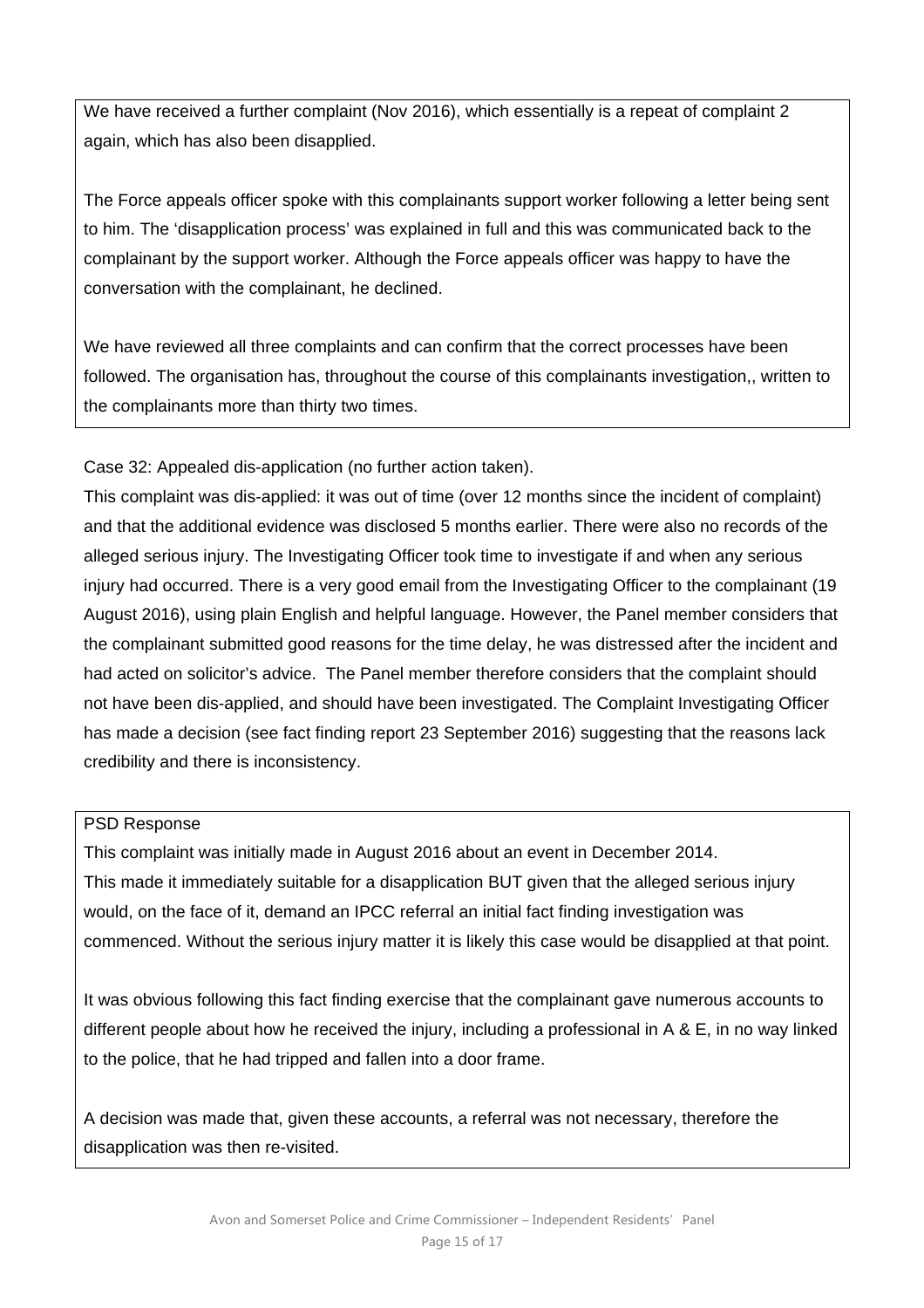PSD sought and appropriately considered by way of an appeal to an independent manager not previously involved in the investigation. The representations were in fact out of time but still considered out of a sense of fairness to the complainant.

Any consideration of representations is, by its very nature, a subjective exercise. In this case the representations do not justify the caveats within the statutory guidance, i.e. no good reason for the delay being shown or injustice likely to be caused by the delay.

In the case of the former caveat the complainant talks of personal reasons, including stress and panic and intimidation of the police, this complaint was made via IPCC online with no initial contact with the police. He also speaks of a 'busy life': this is not a reasonable justification. He also talks of his solicitor telling him this would not help in being released from custody in a reasonable time. In relation to the latter there are clear discrepancies in the accounts the complainant has provided. This provides clear concern around the complainant's account and undermines him. Apart from indicating a clear injustice that requires addressing the initial fact finding establishes the contrary. To have access to the facts revealed in the fact finding exercise is rare in a disapplication consideration, it actually provided a stronger evidential base than is often available.

#### FINAL SESSION

In the final session of the Panel meeting, the Panel Chair referred to her IRP electronic newsletter issue 3, which showed the positive progress over the last 3 years in complaints handling, based on 5 of the feedback questions:

- Has the complaint process been open, fair and proportionate?;
- Was the correct decision/final outcome made?;
- Has appropriate support been offered to the complainant?:
- Has the complainant been kept appropriately informed?:
- and: Has the complaint handling process been timely?